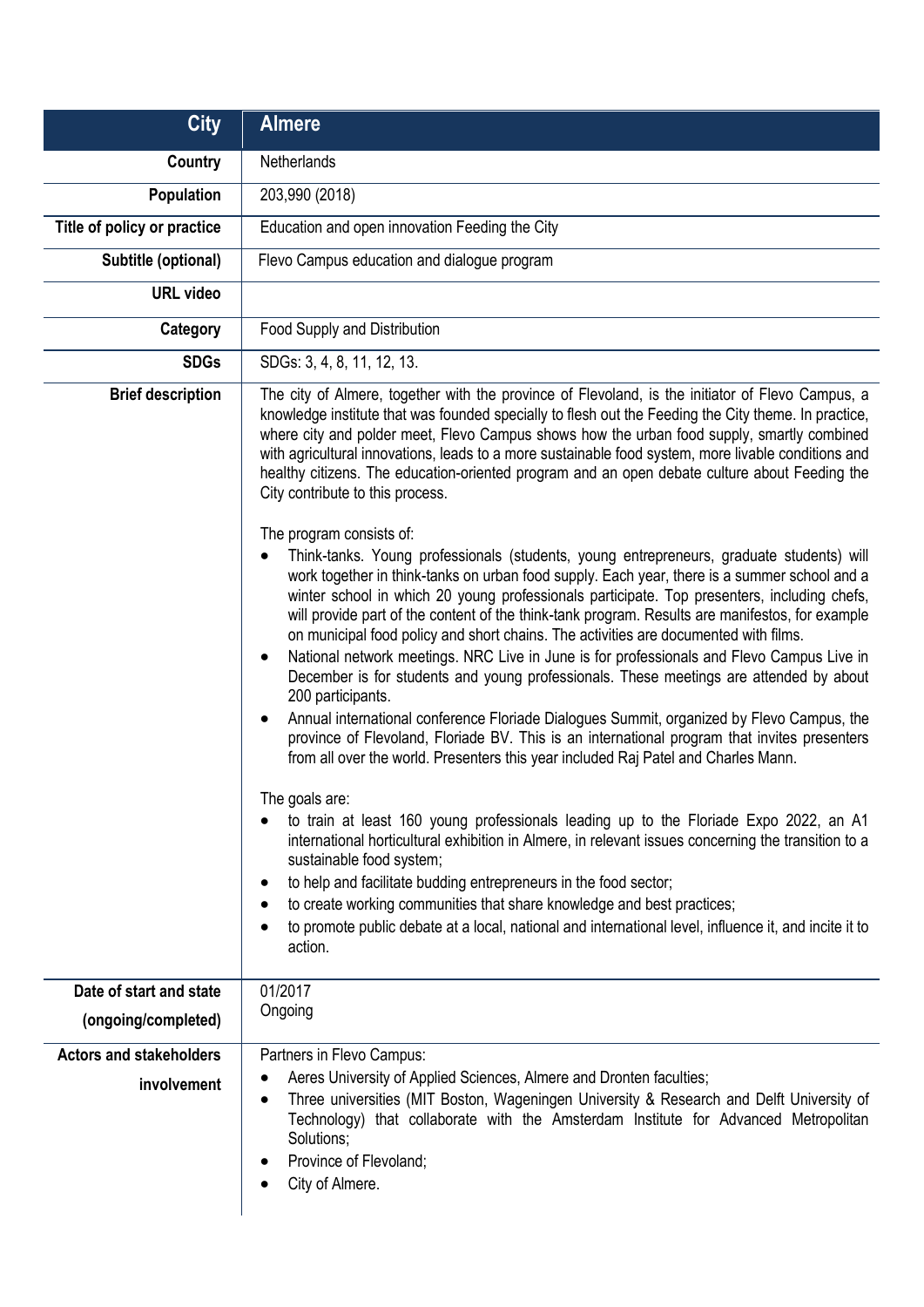|            | Stakeholders:<br>Ministry of Agriculture, Fishery and Nature;<br>Flevo Food (collaboration between regional businesses);<br>NRC;<br>Food Hub;<br>Food Cabinet;<br>Floriade BV;<br>Dutch Cuisine.                                                                                                                                                                                                                                                                                                                                                                                                                                                                                         |
|------------|------------------------------------------------------------------------------------------------------------------------------------------------------------------------------------------------------------------------------------------------------------------------------------------------------------------------------------------------------------------------------------------------------------------------------------------------------------------------------------------------------------------------------------------------------------------------------------------------------------------------------------------------------------------------------------------|
| Approach   | Almere has been developing the green, sustainable character of the city for 10 years and the<br>Feeding the City theme is a central element of policy.<br>Almere has been working with knowledge institutes at the construction of Flevo Campus, to<br>capitalize on the city's knowledge infrastructure in the field of urban food supply.<br>The international exhibition Floriade 2022 is the catalyst where Almere intends to show the world<br>how urban food supply can be shaped in terms of structure and content.                                                                                                                                                               |
| Innovation | The education-oriented program and an open debate culture about Feeding the City contribute to<br>the process of transition towards a sustainable food system. Public debate will be promoted and<br>influenced, young professionals trained, working communities created and budding entrepreneurs<br>helped. The approach is to involve all stakeholders: farmers, (new) food entrepreneurs, students,<br>government authorities, scientists and journalists at a local, national and international level.                                                                                                                                                                             |
|            | This takes form in meetings, educational programs, network meetings, international conferences,<br>but also in publications, films and documentaries available to everyone. For example, the activities<br>of the Think Tank are documented with films (De Smaak van Flevoland [The Taste of Flevoland]<br>by Ahmet Polat, recipient of the Dutch national photography award). Moreover, prominent<br>scientists and journalists have been asked to write essays about urban food issues. The essay<br>bundle De Buik van de Stad [The Belly of the City] was published in 2018.                                                                                                         |
|            | The Floriade Dialogues are meant to bring about a working community of 25 international<br>cities/regions that are represented by entrepreneurs, scientists, administrators and artists. The<br>first summit took place in 2019, new summits are planned for 2020, 2021 and 2022.                                                                                                                                                                                                                                                                                                                                                                                                        |
|            | A virtual library of films and interviews about innovation in the urban food supply is in development<br>towards Floriade 2022.                                                                                                                                                                                                                                                                                                                                                                                                                                                                                                                                                          |
| Impact     | A research program on regional food chains has been underway at Flevo Campus since 2017. It<br>was reported on recently. One of the findings is that there are neighborhoods in Almere that only<br>have one shop offering food. And that is often packaged food that is not produced in the area but<br>elsewhere in the world. Secondly, only a small portion of organically grown food from the region<br>finds its way to the city of Almere. The vast majority is exported. Thirdly, even bulk products<br>produced in the region (e.g. onions) are hardly ever found in shops in Almere and are exported<br>too. In fact, the onions on the local supermarket shelves are foreign. |
|            | The manifestos of the young professionals of the think tanks have stressed the importance of<br>short food supply chains and local food policy. The availability of healthy, affordable, locally<br>produced food for all residents is now on the agenda.                                                                                                                                                                                                                                                                                                                                                                                                                                |
|            | With the education and open innovation program we aim to capitalize on the city's knowledge<br>infrastructure in the field of urban food supply, by:<br>training at least 160 young professionals up till 2022;<br>helping young food entrepreneurs;                                                                                                                                                                                                                                                                                                                                                                                                                                     |
|            | cultivating and stimulating open debate and knowledge exchange by organizing meet ups,                                                                                                                                                                                                                                                                                                                                                                                                                                                                                                                                                                                                   |